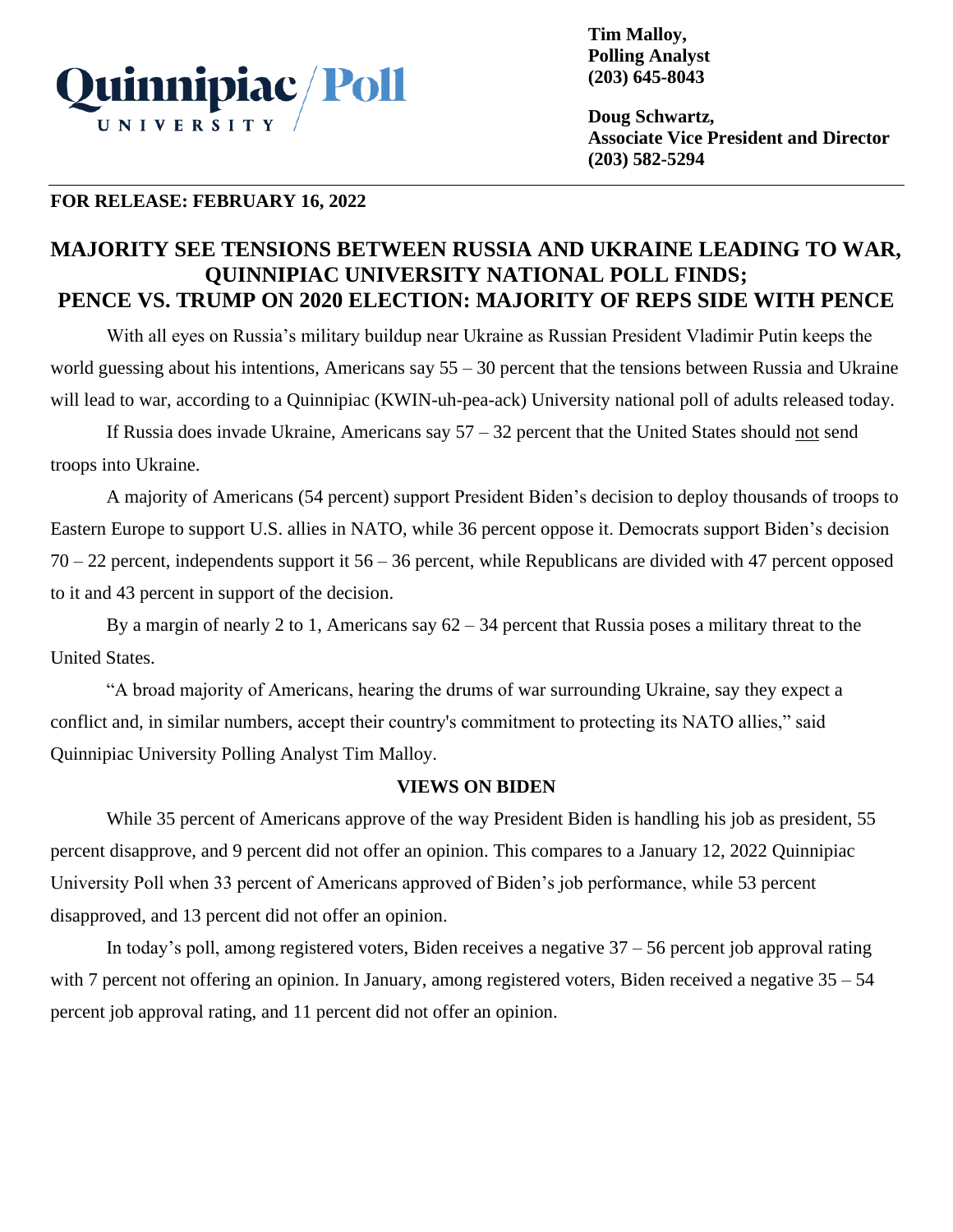Biden receives negative scores when Americans were asked about his handling of six issues...

- the Supreme Court: 40 percent approve, while 45 percent disapprove;
- the response to the coronavirus: 43 percent approve, while 53 percent disapprove;
- foreign policy: 35 percent approve, while 54 percent disapprove;
- tensions between Russia and Ukraine: 34 percent approve, while 54 percent disapprove;
- the economy: 33 percent approve, while 61 percent disapprove;
- gun violence: 24 percent approve, while 62 percent disapprove.

When it comes to the way Americans feel about Joe Biden:

- 34 percent like Joe Biden as a person and also like most of his policies;
- 21 percent like Joe Biden as a person but don't like most of his policies;
- 4 percent don't like Joe Biden as a person but do like most of his policies;
- 37 percent don't like Joe Biden as a person and also don't like most of his policies.

Looking at this another way, a majority of Americans (55 percent) say they like Joe Biden as a person, with 34 percent saying they like him as a person and also like most of his policies, and 21 percent saying they like him as a person but don't like most of his policies. About 4 in 10 Americans (41 percent) say they don't like Biden as a person, with 37 percent saying they don't like him as a person and also don't like most of his policies, and 4 percent saying they don't like him as a person but like most of his policies.

When just considering Biden's policies, 58 percent of Americans say they don't like most of his policies, while 38 percent say they do like most of his policies.

"Biden still clearly connects with voters on a personal level. It's his policies that don't click," added Malloy.

Nearly 6 in 10 Americans (58 percent) do not think Joe Biden is keeping the promises he made during the presidential election campaign, while 35 percent think he is. Democrats say 66 – 29 percent that Biden is keeping the promises he made during the presidential election campaign.

# **PENCE VS. TRUMP ON THE 2020 ELECTION**

After former President Donald Trump told a crowd that former Vice President Mike Pence could have overturned the 2020 presidential election, Pence responded by saying that Trump was wrong and that as vice president, he had no right to overturn the election and most Americans agree with Pence. Roughly 7 in 10 Americans (72 percent) say Mike Pence's view is closer in line to their way of thinking, while 17 percent say Donald Trump's view is closer in line to their way of thinking.

Among Republicans, a slight majority (52 percent) say Pence's view is closer in line to their way of thinking, while 36 percent say Trump's view is closer in line to their way of thinking.

"Could Pence have overturned the election as ordered by Trump? Pence said no, and a large majority of voters agree, including 52 percent of Republicans, exhibiting a rare break in the GOP lockstep with Trump," added Malloy.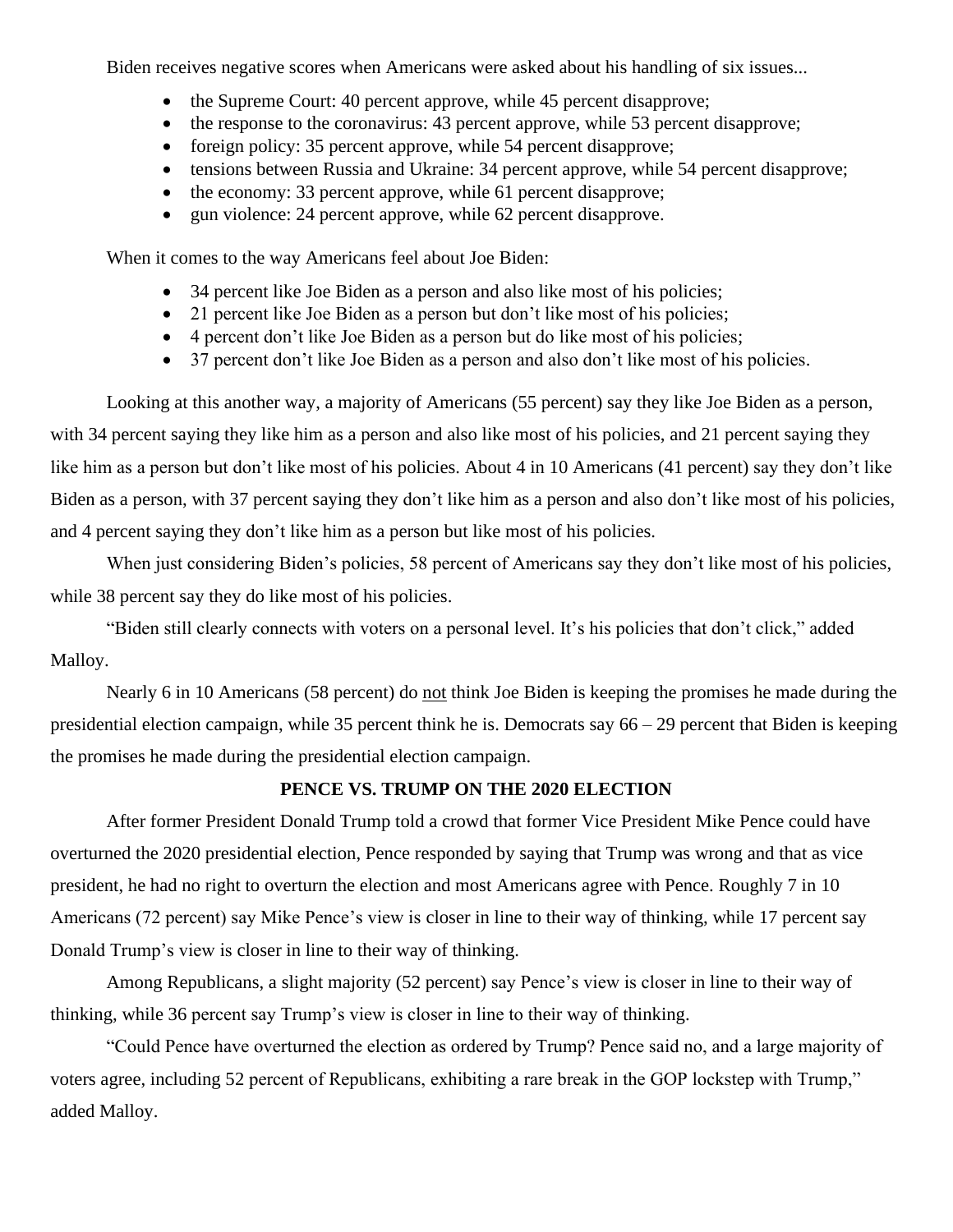#### **CONGRESS: APPROVALS & MIDTERMS**

Americans give Democrats in Congress a negative 31 – 59 percent job approval rating.

Americans give Republicans in Congress a negative 24 – 62 percent job approval rating.

Americans are split on which party they would want to see win control of the United States House of Representatives as 45 percent say the Republican Party, while 43 percent say the Democratic Party.

They are also split on which party they would want to see win control of the United States Senate as 45 percent say the Republican Party, while 43 percent say the Democratic Party.

### **MOST URGENT ISSUE**

Asked to choose the most urgent issue facing the country today, inflation (27 percent) tops the list, followed by immigration (12 percent) and COVID-19 (10 percent).

There are big differences when considering political parties. Among Republicans, the top issues are inflation (36 percent), immigration (23 percent), and crime (11 percent). Among Democrats, the top issues are climate change (17 percent), elections laws (16 percent), and inflation (13 percent). Among independents, the top issues are inflation (32 percent), immigration (10 percent), COVID-19 and climate change (9 percent each).

### **ECONOMY & PERSONAL FINANCES**

Nearly 6 in 10 Americans (59 percent) say the nation's economy is getting worse, while 15 percent say it's getting better, and 25 percent say it's staying about the same. That's a slightly more negative assessment than about a month ago when 54 percent said the economy was getting worse, while 15 percent said it was getting better, and 30 percent said it was staying about the same.

More than two-thirds of Americans (68 percent) describe their own financial situation positively, saying it is excellent (13 percent) or good (55 percent), while 30 percent describe it negatively, saying it is not so good (22 percent) or poor (8 percent).

1,321 U.S. adults nationwide were surveyed from February  $10^{th} - 14^{th}$  with a margin of error of  $+/- 2.7$ percentage points.

The Quinnipiac University Poll, directed by Doug Schwartz, Ph.D. since 1994, conducts independent, non-partisan national and state polls on politics and issues. Surveys adhere to industry best practices and are based on random samples of adults using random digit dialing with live interviewers calling landlines and cell phones.

**Visit [poll.qu.edu](https://poll.qu.edu/) or [www.facebook.com/quinnipiacpoll](http://www.facebook.com/quinnipiacpoll)  Email poll@qu.edu, or follow us on [Twitter](http://twitter.com/QuinnipiacPoll) @QuinnipiacPoll.**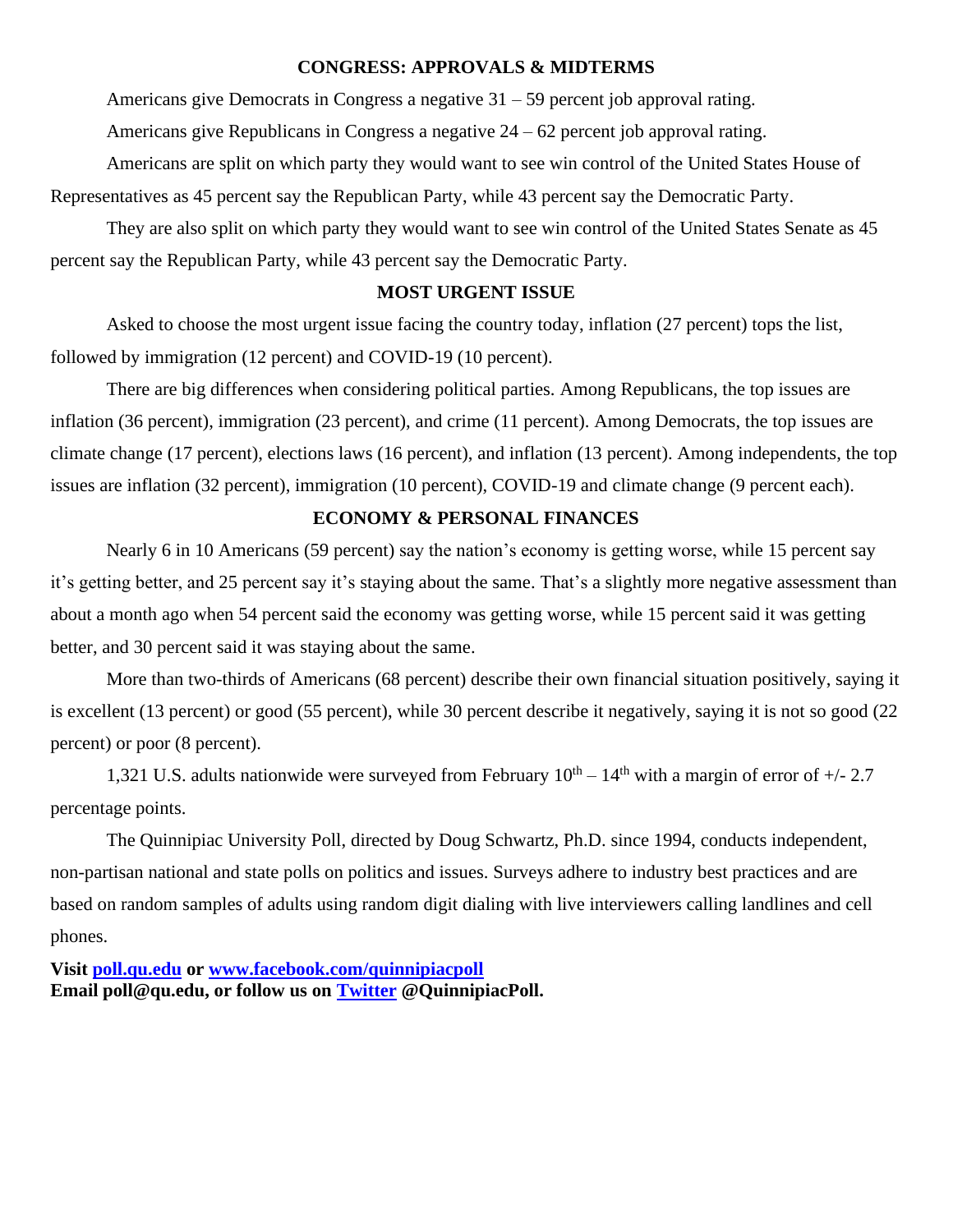1. Do you approve or disapprove of the way Joe Biden is handling his job as president?

 ADULTS..................................................... WHITE....... 4 YR COLL DEG Tot Rep Dem Ind Men Wom Yes No Approve 35% 4% 74% 32% 30% 41% 48% 24% Disapprove 55 94 16 58 62 48 46 68 DK/NA 9 2 10 11 8 11 5 9 AGE IN YRS.............. WHITE..... 18-34 35-49 50-64 65+ Men Wom Wht Blk Hsp Approve 32% 38% 38% 38% 24% 39% 32% 54% 36% Disapprove 50 52 58 59 69 52 60 35 49 DK/NA 19 10 4 3 6 9 8 12 15

1a. Do you approve or disapprove of the way Joe Biden is handling his job as president? COMBINED WITH: (If approve/disapprove q1) Do you strongly or somewhat approve/disapprove?

ADULTS.....................................................

|                     |                |           |           |       |                 |     | 4   | WHITE<br>YR COLL DEG |     |
|---------------------|----------------|-----------|-----------|-------|-----------------|-----|-----|----------------------|-----|
|                     | Tot            | Rep       | Dem       | Ind   | Men             | Wom | Yes | No                   |     |
| Approve strongly    | 17%            | $1\%$     | 38%       | 13%   | 12%             | 22% | 22% | 13%                  |     |
| Approve smwht       | 18             | 3         | 34        | 18    | 18              | 18  | 26  | 11                   |     |
| Disapprove smwht    | 10             | 5         | 10        | 12    | 9               | 10  | 7   | 5                    |     |
| Disapprove strongly | 45             | 89        | 6         | 45    | 52              | 38  | 39  | 62                   |     |
| DK/NA               | 10             | 3         | 12        | 12    | 9               | 12  | 6   | 10                   |     |
|                     | AGE<br>ΙN.     |           | $YRS$     |       | WHITE           |     |     |                      |     |
|                     | $18 - 34$      | $35 - 49$ | $50 - 64$ | $65+$ | Men             | Wom | Wht | <b>Blk</b>           | Hsp |
| Approve strongly    | 8 <sup>°</sup> | 16%       | 23%       | 26%   | 11 <sup>°</sup> | 20% | 16% | 29%                  | 17% |
| Approve smwht       | 24             | 22        | 15        | 12    | 13              | 18  | 16  | 22                   | 19  |
| Disapprove smwht    | 16             | 10        | 6         | 5     | 6               | 5   | 6   | 19                   | 18  |
| Disapprove strongly | 33             | 42        | 51        | 53    | 62              | 47  | 54  | 15                   | 31  |
| DK/NA               | 19             | 11        | 4         | 5     | 7               | 9   | 8   | 14                   | 15  |

2. Do you approve or disapprove of the way the Republicans in Congress are handling their job?

|            |           | ADULTS    |                        |     |     |       |     |        |     |  |  |  |
|------------|-----------|-----------|------------------------|-----|-----|-------|-----|--------|-----|--|--|--|
|            |           |           | WHITE<br>4 YR COLL DEG |     |     |       |     |        |     |  |  |  |
|            | Tot       | Rep       | Dem                    | Ind | Men | Wom   | Yes | No     |     |  |  |  |
| Approve    | 24%       | 50%       | $6\%$                  | 23% | 27% | 21%   | 21% | 32%    |     |  |  |  |
| Disapprove | 62        | 36        | 83                     | 63  | 61  | 63    | 73  | 55     |     |  |  |  |
| DK/NA      | 14        | 14        | 10                     | 14  | 12  | 16    | 6   | 13     |     |  |  |  |
|            |           |           | AGE IN YRS             |     |     | WHITE |     |        |     |  |  |  |
|            | $18 - 34$ | $35 - 49$ | $50 - 64$              | 65+ | Men | Wom   | Wht | Blk    | Hsp |  |  |  |
| Approve    | 18%       | 24%       | 27%                    | 29% | 31% | 26%   | 28% | $11\%$ | 21% |  |  |  |
| Disapprove | 58        | 62        | 65                     | 64  | 61  | 62    | 61  | 78     | 55  |  |  |  |
| DK/NA      | 23        | 14        | 8                      | 7   | 9   | 12    | 11  | 11     | 24  |  |  |  |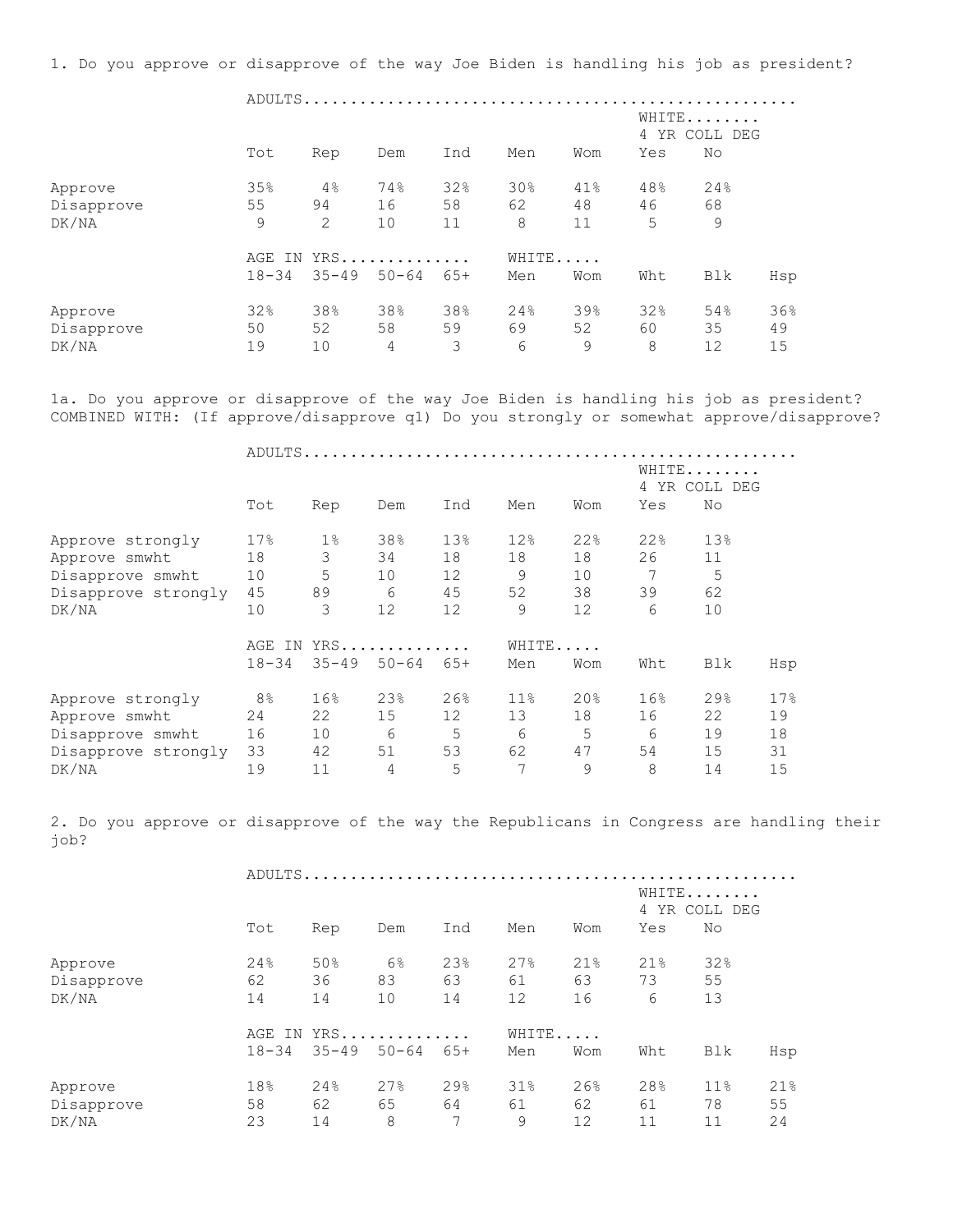3. Do you approve or disapprove of the way the Democrats in Congress are handling their job?

|            |           |       | WHITE<br>4 YR COLL DEG |                   |     |       |     |     |     |  |  |  |
|------------|-----------|-------|------------------------|-------------------|-----|-------|-----|-----|-----|--|--|--|
|            | Tot       | Rep   | Dem                    | Ind               | Men | Wom   | Yes | No  |     |  |  |  |
| Approve    | 31%       | $5\%$ | 63%                    | 26%               | 25% | 36%   | 40% | 20% |     |  |  |  |
| Disapprove | 59        | 92    | 29                     | 62                | 67  | 52    | 55  | 72  |     |  |  |  |
| DK/NA      | 10        | 4     | 8                      | $12 \overline{ }$ | 8   | 12    | 5   | 8   |     |  |  |  |
|            | AGE       |       | IN YRS                 |                   |     | WHITE |     |     |     |  |  |  |
|            | $18 - 34$ |       | $35 - 49$ 50-64        | 65+               | Men | Wom   | Wht | Blk | Hsp |  |  |  |
| Approve    | 29%       | 26%   | 34%                    | 34%               | 19% | 34%   | 27% | 38% | 33% |  |  |  |
| Disapprove | 51        | 64    | 62                     | 63                | 77  | 56    | 66  | 51  | 47  |  |  |  |
| DK/NA      | 20        | 10    | 4                      | 3                 | 4   | 10    | 7   | 11  | 20  |  |  |  |

4. If the election were today, would you want to see the Republican Party or the Democratic Party win control of the United States House of Representatives?

|                  |           |           |            |       | ADULTS |     |                        |     |     |  |
|------------------|-----------|-----------|------------|-------|--------|-----|------------------------|-----|-----|--|
|                  |           |           |            |       |        |     | WHITE<br>4 YR COLL DEG |     |     |  |
|                  | Tot       | Rep       | Dem        | Ind   | Men    | Wom | Yes                    | No  |     |  |
| Republican Party | 45%       | $96\%$    | 6%         | 44%   | 52%    | 38% | 43%                    | 61% |     |  |
| Democratic Party | 43        | 2         | 91         | 38    | 34     | 51  | 53                     | 25  |     |  |
| DK/NA            | 13        | 2         | 4          | 18    | 14     | 11  | 4                      | 14  |     |  |
|                  |           |           | AGE IN YRS |       | WHITE  |     |                        |     |     |  |
|                  | $18 - 34$ | $35 - 49$ | $50 - 64$  | $65+$ | Men    | Wom | Wht                    | Blk | Hsp |  |
| Republican Party | 35%       | 41%       | 50%        | 53%   | 63%    | 48% | 55%                    | 14% | 33% |  |
| Democratic Party | 43        | 47        | 44         | 39    | 27     | 42  | 35                     | 67  | 54  |  |
| DK/NA            | 22        | 13        | 6          | 8     | 10     | 10  | 10                     | 19  | 13  |  |

5. If the election were today, would you want to see the Republican Party or the Democratic Party win control of the United States Senate?

|                  |           |              |                 |                        | ADULTS |       |     |     |     |
|------------------|-----------|--------------|-----------------|------------------------|--------|-------|-----|-----|-----|
|                  |           |              |                 | WHITE<br>4 YR COLL DEG |        |       |     |     |     |
|                  | Tot       | Rep          | Dem             | Ind                    | Men    | Wom   | Yes | No  |     |
|                  |           |              |                 |                        |        |       |     |     |     |
| Republican Party | 45%       | 97%          | 4%              | 45%                    | 53%    | 38%   | 44% | 61% |     |
| Democratic Party | 43        | 3            | 90              | 40                     | 35     | 52    | 54  | 27  |     |
| DK/NA            | 11        | $\mathbf{1}$ | 5               | 15                     | 12     | 10    | 3   | 12  |     |
|                  |           |              | AGE IN YRS      |                        |        | WHITE |     |     |     |
|                  | $18 - 34$ |              | $35 - 49$ 50-64 | $65+$                  | Men    | Wom   | Wht | Blk | Hsp |
| Republican Party | 35%       | 40%          | 52%             | 54%                    | 63%    | 48%   | 55% | 13% | 35% |
| Democratic Party | 47        | 48           | 42              | 39                     | 28     | 43    | 36  | 71  | 50  |
| DK/NA            | 19        | 13           | 6               | 6                      | 9      | 8     | 9   | 17  | 14  |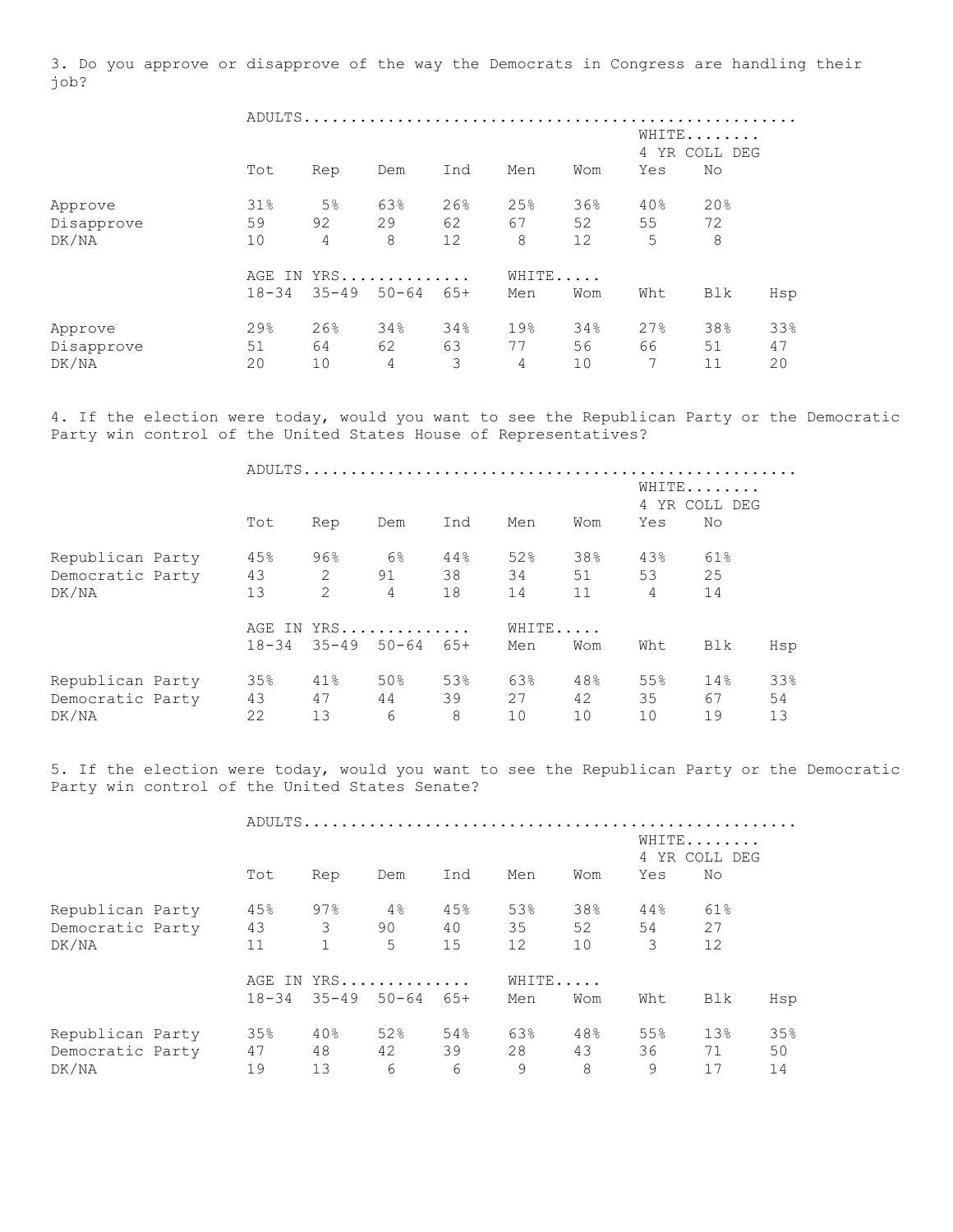6. In general, how satisfied are you with the way things are going in the nation today; are you very satisfied, somewhat satisfied, somewhat dissatisfied, or very dissatisfied?

ADULTS.....................................................

|                    |                |                          |                 |                |                |       |                | WHITE<br>4 YR COLL DEG |     |
|--------------------|----------------|--------------------------|-----------------|----------------|----------------|-------|----------------|------------------------|-----|
|                    | Tot            | Rep                      | Dem             | Ind            | Men            | Wom   | Yes            | No                     |     |
| Very satisfied     | 2 <sup>°</sup> | $1\%$                    | 4%              | 2%             | $1\,$          | $3\,$ | 4%             | 2 <sup>°</sup>         |     |
| Smwht satisfied    | 22             | 5                        | 42              | 19             | 19             | 25    | 21             | 15                     |     |
| Smwht dissatisfied | 28             | 16                       | 35              | 32             | 27             | 28    | 28             | 24                     |     |
| Very dissatisfied  | 46             | 78                       | 16              | 46             | 51             | 42    | 47             | 57                     |     |
| DK/NA              | 2              | $\overline{\phantom{0}}$ | 2               | $\mathbf{1}$   | $\mathbf{1}$   | 3     | 1              | 2                      |     |
|                    | AGE<br>IN      |                          | YRS             |                | WHITE          |       |                |                        |     |
|                    | $18 - 34$      |                          | $35 - 49$ 50-64 | 65+            | Men            | Wom   | Wht            | Blk                    | Hsp |
| Very satisfied     | $1\%$          | 2%                       | 4%              | 2 <sup>°</sup> | $1\%$          | 4%    | 3%             |                        | 2%  |
| Smwht satisfied    | 24             | 24                       | 22              | 20             | 13             | 20    | 17             | 39                     | 28  |
| Smwht dissatisfied | 40             | 29                       | 20              | 23             | 23             | 28    | 25             | 36                     | 34  |
| Very dissatisfied  | 32             | 43                       | 53              | 54             | 61             | 47    | 53             | 23                     | 33  |
| DK/NA              | 4              | $\overline{2}$           | $\mathbf 1$     |                | $\overline{2}$ | 2     | $\overline{2}$ | 3                      | 3   |

7. Do you approve or disapprove of the way Joe Biden is handling - the response to the coronavirus?

|            | ADULTS    |           |           |              |                        |       |     |     |     |
|------------|-----------|-----------|-----------|--------------|------------------------|-------|-----|-----|-----|
|            |           |           |           |              | WHITE<br>4 YR COLL DEG |       |     |     |     |
|            | Tot       | Rep       | Dem       | Ind          | Men                    | Wom   | Yes | No  |     |
| Approve    | 43%       | 11%       | 84%       | 39%          | 36%                    | 50%   | 51% | 29% |     |
| Disapprove | 53        | 88        | 14        | 56           | 60                     | 47    | 47  | 67  |     |
| DK/NA      | 4         | 1         | 2         | 5            | 4                      | 3     | 2   | 4   |     |
|            | AGE IN    |           | YRS       |              |                        | WHITE |     |     |     |
|            | $18 - 34$ | $35 - 49$ | $50 - 64$ | $65+$        | Men                    | Wom   | Wht | Blk | Hsp |
| Approve    | 43%       | 45%       | 45%       | 43%          | 29%                    | 44%   | 37% | 58% | 56% |
| Disapprove | 50        | 51        | 53        | 56           | 69                     | 52    | 60  | 35  | 40  |
| DK/NA      | 6         | 4         | 2         | $\mathbf{1}$ | 2                      | 4     | 3   | 6   | 4   |

8. Do you approve or disapprove of the way Joe Biden is handling - the economy?

|            |           |              | ADULTS     |                        |     |       |     |     |     |
|------------|-----------|--------------|------------|------------------------|-----|-------|-----|-----|-----|
|            |           |              |            | WHITE<br>4 YR COLL DEG |     |       |     |     |     |
|            | Tot       | Rep          | Dem        | Ind                    | Men | Wom   | Yes | No  |     |
| Approve    | 33%       | $3\%$        | 71%        | 29%                    | 27% | 39%   | 43% | 22% |     |
| Disapprove | 61        | 96           | 24         | 65                     | 68  | 54    | 51  | 73  |     |
| DK/NA      | 6         | $\mathbf{1}$ | 6          | 7                      | 5   | 6     | 6   | 5   |     |
|            |           |              | AGE IN YRS |                        |     | WHITE |     |     |     |
|            | $18 - 34$ | $35 - 49$    | $50 - 64$  | 65+                    | Men | Wom   | Wht | Blk | Hsp |
| Approve    | 26%       | 39%          | 36%        | 38%                    | 22% | 35%   | 29% | 52% | 36% |
| Disapprove | 63        | 56           | 61         | 60                     | 74  | 58    | 66  | 41  | 57  |
| DK/NA      | 10        | 6            | 3          | 2                      | 4   | 7     | 5   | 7   | 7   |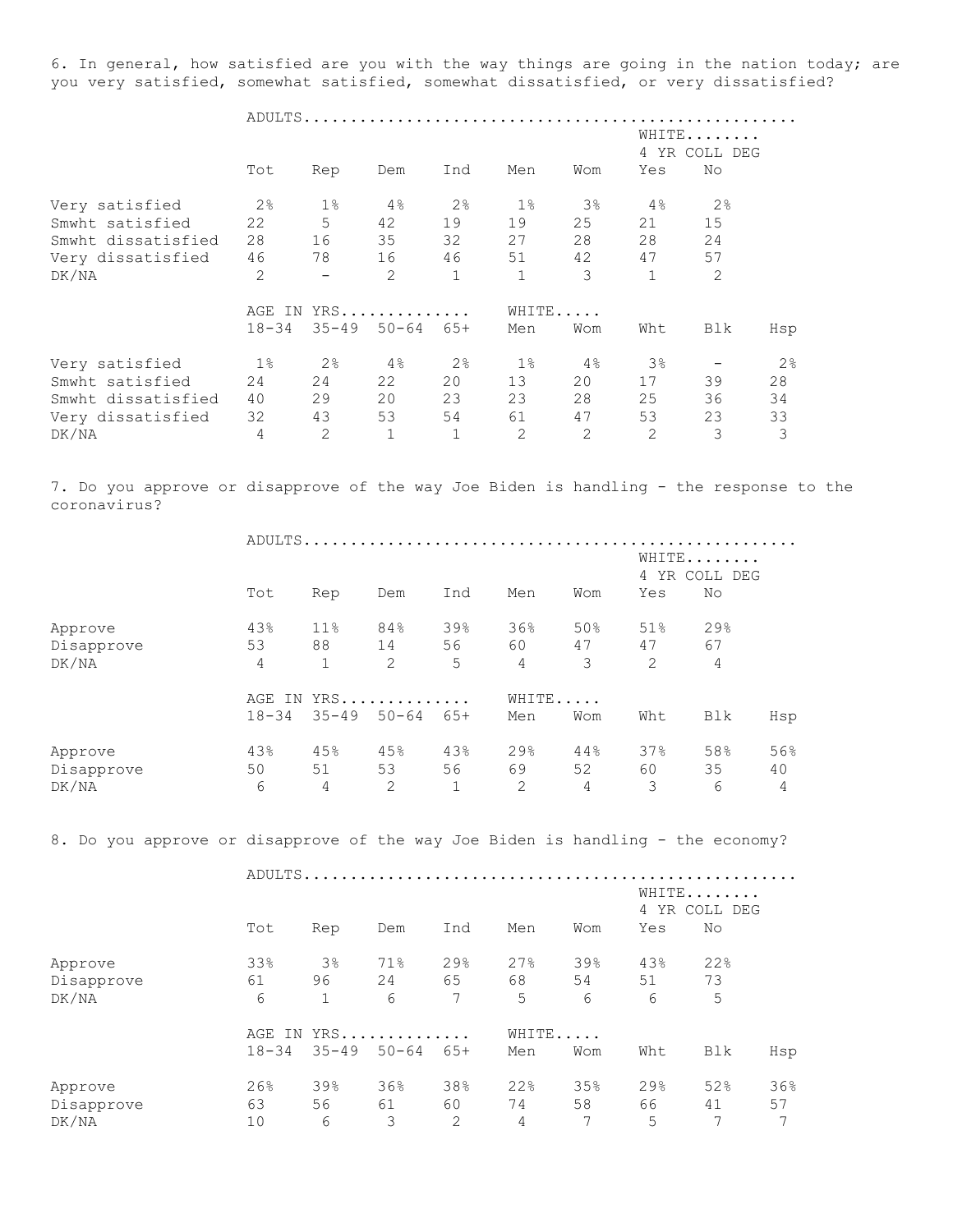9. Do you approve or disapprove of the way Joe Biden is handling - foreign policy? ADULTS..................................................... WHITE........ 4 YR COLL DEG Tot Rep Dem Ind Men Wom Yes No Approve 35% 5% 71% 32% 31% 39% 47% 23% Disapprove 54 89 20 55 60 49 46 69 DK/NA 11 6 9 12 9 12 7 8 AGE IN YRS.............. WHITE..... 18-34 35-49 50-64 65+ Men Wom Wht Blk Hsp Approve 28% 36% 41% 40% 26% 35% 31% 52% 34% Disapprove 52 51 55 56 69 55 61 33 47 DK/NA 20 14 4 5 5 10 8 15 18 10. Do you approve or disapprove of the way Joe Biden is handling - the Supreme Court? ADULTS..................................................... WHITE........ 4 YR COLL DEG Tot Rep Dem Ind Men Wom Yes No Approve 40% 7% 77% 38% 36% 43% 51% 25% Disapprove 45 85 12 43 50 40 40 61 DK/NA 15 9 11 19 14 16 9 15 AGE IN YRS............. WHITE..... 18-34 35-49 50-64 65+ Men Wom Wht Blk Hsp Approve 39% 43% 40% 41% 30% 37% 34% 58% 47% Disapprove 37 41 50 50 59 49 54 23 33 DK/NA 24 16 9 10 11 14 13 18 19 11. Do you approve or disapprove of the way Joe Biden is handling - gun violence? ADULTS..................................................... WHITE....... 4 YR COLL DEG Tot Rep Dem Ind Men Wom Yes No Approve 24% 3% 51% 21% 20% 28% 31% 16% Disapprove 62 93 34 63 68 56 56 74 DK/NA 14 4 14 16 11 16 12 11 AGE IN YRS............. WHITE..... 18-34 35-49 50-64 65+ Men Wom Wht Blk Hsp Approve 22% 27% 23% 26% 17% 24% 21% 36% 30% Disapprove 60 56 69 64 75 62 68 42 56 DK/NA 18 17 9 10 8 14 11 22 14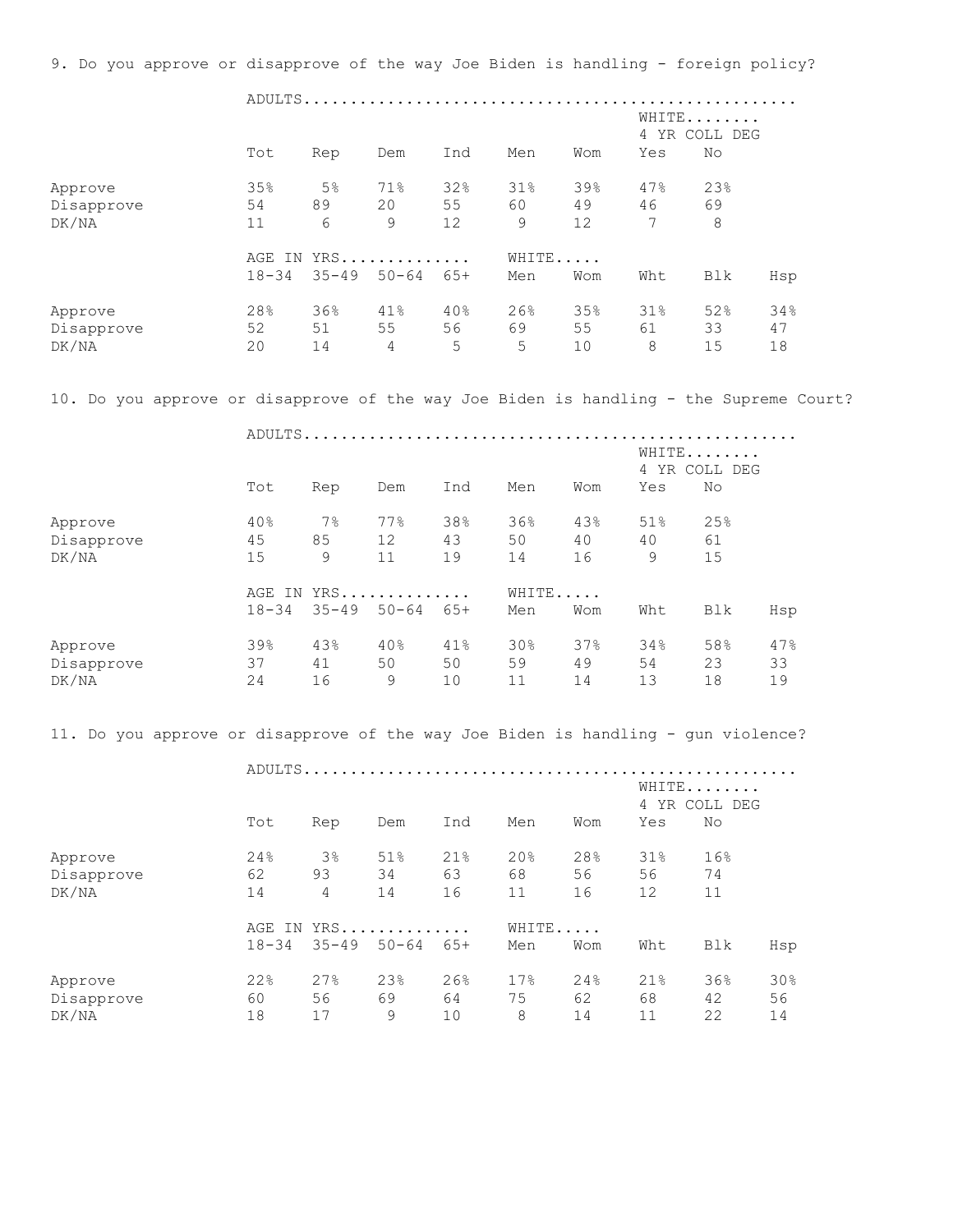12. Do you approve or disapprove of the way Joe Biden is handling - tensions between Russia and Ukraine?

|            |           |                | ADULTS                 |     |     |       |     |     |     |
|------------|-----------|----------------|------------------------|-----|-----|-------|-----|-----|-----|
|            |           |                | WHITE<br>4 YR COLL DEG |     |     |       |     |     |     |
|            | Tot       | Rep            | Dem                    | Ind | Men | Wom   | Yes | No  |     |
| Approve    | 34%       | 8 <sup>°</sup> | 63%                    | 33% | 33% | 36%   | 48% | 23% |     |
| Disapprove | 54        | 85             | 23                     | 56  | 57  | 51    | 44  | 67  |     |
| DK/NA      | 12        | 6              | 14                     | 11  | 10  | 13    | 9   | 10  |     |
|            |           |                | AGE IN YRS             |     |     | WHITE |     |     |     |
|            | $18 - 34$ | $35 - 49$      | $50 - 64$              | 65+ | Men | Wom   | Wht | Blk | Hsp |
| Approve    | 27%       | 35%            | 41%                    | 38% | 28% | 34%   | 31% | 43% | 44% |
| Disapprove | 55        | 47             | 54                     | 55  | 66  | 54    | 59  | 36  | 45  |
| DK/NA      | 18        | 18             | 4                      | 7   | 6   | 12    | 9   | 20  | 11  |

13. In your opinion, what is the most urgent issue facing the country today: COVID-19, inflation, unemployment, climate change, health care, racial inequality, immigration, foreign policy, election laws, the Supreme Court, or crime?

|                      |                |                |                |                |                |                |                | WHITE                    |                 |
|----------------------|----------------|----------------|----------------|----------------|----------------|----------------|----------------|--------------------------|-----------------|
|                      | Tot            |                | Dem            | Ind            | Men            | Wom            | Yes            | 4 YR COLL DEG<br>No      |                 |
|                      |                | Rep            |                |                |                |                |                |                          |                 |
| COVID-19             | 10%            | 5%             | 12%            | 9%             | $6\%$          | 13%            | 5 <sup>°</sup> | 7%                       |                 |
| Inflation            | 27             | 36             | 13             | 32             | 34             | 20             | 26             | 30                       |                 |
| Unemployment         | $\mathbf{2}$   | 3              | 3              | $\mathbf{2}$   | 3              | $\overline{2}$ | $\mathbf{1}$   | 2                        |                 |
| Climate change       | $\mathsf 9$    | $\mathbf{1}$   | 17             | 9              | 6              | 11             | 12             | 5                        |                 |
| Health care          | 6              | 3              | 10             | 7              | 6              | 7              | 5              | 6                        |                 |
| Racial inequality    | 7              | $\overline{2}$ | 11             | 6              | $\overline{4}$ | 9              | 6              | $\overline{4}$           |                 |
| Immigration          | 12             | 23             | $\overline{4}$ | 10             | 12             | 12             | 12             | 16                       |                 |
| Foreign policy       | 4              | 5              | 5              | 4              | 3              | $\overline{4}$ | 3              | 5                        |                 |
| Election laws        | 8              | 3              | 16             | 7              | 9              | 7              | 15             | 7                        |                 |
| Supreme Court        | $\mathbf 1$    | $\mathbf{1}$   | $\mathbf{2}$   | $\overline{c}$ | $1\,$          | $\overline{c}$ | $\mathbf{2}$   | 1                        |                 |
| Crime                | $\overline{7}$ | 11             | 3              | 6              | 6              | 7              | 5              | 9                        |                 |
| SOMETHING ELSE (VOL) | 5              | 5              | $\overline{c}$ | 5              | 6              | $\overline{4}$ | 5              | 6                        |                 |
| DK/NA                | $\overline{2}$ | $\overline{2}$ | $\overline{2}$ | $\overline{2}$ | 4              | $\mathbf{1}$   | $\mathbf{1}$   | $\overline{2}$           |                 |
|                      |                |                | AGE IN YRS     |                | WHITE          |                |                |                          |                 |
|                      | $18 - 34$      | $35 - 49$      | $50 - 64$      | $65+$          | Men            | Wom            | Wht            | Blk                      | Hsp             |
| COVID-19             | 13%            | 13%            | 8 <sup>°</sup> | 6%             | 5%             | 8 <sup>°</sup> | $6\%$          | 23%                      | 10 <sub>8</sub> |
| Inflation            | 28             | 31             | 30             | 21             | 35             | 22             | 28             | 23                       | 31              |
| Unemployment         | 4              | 4              | $\mathbf{1}$   | 1              | $\mathbf{2}$   | $\overline{c}$ | $\overline{c}$ | 5                        | $\overline{4}$  |
| Climate change       | 13             | 7              | 7              | 8              | 6              | 9              | 8              | 3                        | 11              |
| Health care          | 12             | 5              | 3              | 4              | 5              | 7              | 6              | 7                        | 9               |
| Racial inequality    | 9              | 3              | 8              | 6              | $\overline{2}$ | 7              | 5              | 18                       | 4               |
| Immigration          | $\overline{4}$ | $\overline{7}$ | 12             | 21             | 14             | 14             | 14             | 3                        | 7               |
| Foreign policy       | 6              | 3              | 3              | $\overline{4}$ | 5              | $\overline{4}$ | $\overline{4}$ | $\overline{4}$           | 3               |
| Election laws        | $\mathbf{1}$   | 11             | 10             | 13             | 10             | 10             | 10             | 6                        | 5               |
| Supreme Court        | $\mathbf{1}$   | $\mathbf 1$    | $\mathbf{1}$   | $\overline{c}$ | $\mathbf{1}$   | 2              | $\overline{2}$ | $\overline{\phantom{0}}$ | 1               |
| Crime                | 4              | 7              | $\mathsf 9$    | 7              | 7              | 8              | 7              | $\mathbf{2}$             | 7               |
| SOMETHING ELSE (VOL) | 3              | 5              | 6              | 5              | 6              | 5              | $\sqrt{6}$     | $\mathsf 3$              | 4               |
| DK/NA                | 3              | $\overline{2}$ | $\mathbf{1}$   | $\overline{2}$ | $\overline{2}$ | $\mathbf{1}$   | $\overline{2}$ | 3                        | $\overline{4}$  |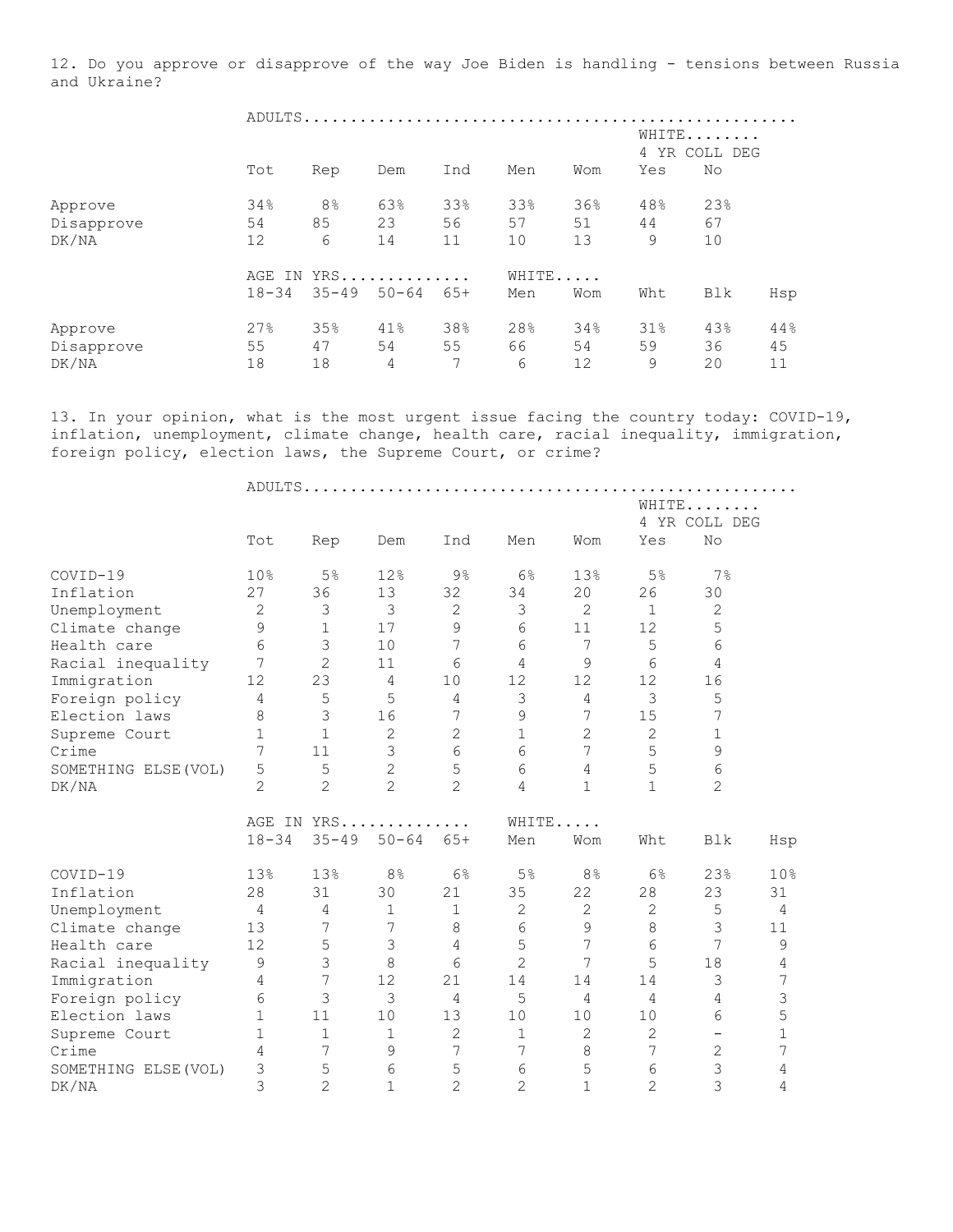14. Which one of the following statements comes closest to the way you feel about Joe Biden? A) I like Joe Biden as a person and I also like most of his policies. B) I like Joe Biden as a person but I don't like most of his policies. C) I don't like Joe Biden as a person but I do like most of his policies. D) I don't like Joe Biden as a person and I also don't like most of his policies.

|                  |                |                        | ADULTS              |                |                |     |                 |     |                |
|------------------|----------------|------------------------|---------------------|----------------|----------------|-----|-----------------|-----|----------------|
|                  |                | WHITE<br>4 YR COLL DEG |                     |                |                |     |                 |     |                |
|                  | Tot            | Rep                    | Dem                 | Ind            | Men            | Wom | Yes             | No  |                |
| Like both<br>A)  | 34%            | $3\%$                  | 73%                 | 28%            | 27%            | 40% | 46%             | 22% |                |
| B) Like person   | 21             | 20                     | 10                  | 27             | 22             | 19  | 18              | 18  |                |
| C) Like policies | 4              | $\mathbf{1}$           | 5                   | 6              | $\overline{4}$ | 5   | 4               | 3   |                |
| D) Dislike both  | 37             | 75                     | 8                   | 34             | 41             | 33  | 31              | 52  |                |
| DK/NA            | $\overline{4}$ | $\mathbf{1}$           | 3                   | $\overline{4}$ | 6              | 3   | $\overline{2}$  | 4   |                |
|                  | AGE            | YRS<br>WHITE<br>IN     |                     |                |                |     |                 |     |                |
|                  | $18 - 34$      |                        | $35 - 49$ $50 - 64$ | 65+            | Men            | Wom | Wht             | Blk | Hsp            |
| A) Like both     | 28%            | 36%                    | 39%                 | 39%            | 21%            | 38% | 30 <sub>8</sub> | 50% | 42%            |
| B) Like person   | 28             | 17                     | 17                  | 15             | 20             | 17  | 18              | 25  | 23             |
| C) Like policies | $\,8\,$        | 5                      | $\mathbf{2}$        | 2              | $\sqrt{4}$     | 3   | 3               | 5   | $\overline{4}$ |
| D) Dislike both  | 30             | 35                     | 41                  | 43             | 51             | 40  | 45              | 11  | 30             |
| DK/NA            | 7              | 7                      | $\mathbf{1}$        |                | 4              | 3   | 3               | 9   | $\overline{c}$ |

15. Do you think Joe Biden is keeping the promises he made during the presidential election campaign, or not?

|                          |           |     | WHITE<br>4 YR COLL DEG |                 |                 |                |     |                |     |
|--------------------------|-----------|-----|------------------------|-----------------|-----------------|----------------|-----|----------------|-----|
|                          | Tot       | Rep | Dem                    | Ind             | Men             | Wom            | Yes | No.            |     |
| Yes/Keeping promises 35% |           | 9%  | 66%                    | $30\%$          | 29 <sup>°</sup> | 41%            | 42% | 27%            |     |
| No.                      | 58        | 88  |                        |                 | 29 62 64 53     |                | 53  | 68             |     |
| DK/NA                    | 7         | 2   | 6                      | $7\phantom{.0}$ | $7\phantom{.0}$ | 6              | 5   | $\overline{4}$ |     |
|                          |           |     | AGE IN YRS             |                 | WHITE           |                |     |                |     |
|                          | $18 - 34$ |     | $35 - 49$ 50-64        | 65+             | Men             | Wom            | Wht | Blk            | Hsp |
| Yes/Keeping promises 24% |           | 38% | 41%                    | 42%             | 25%             | 38%            | 32% | 44%            | 40% |
| No.                      | 68        | 53  | 54 6                   | 55              | 69              | 57             | 63  | 43             | 53  |
| DK/NA                    | 8         | 9   | 5                      | 3               | 6               | $\overline{4}$ | 5   | 12             | 7   |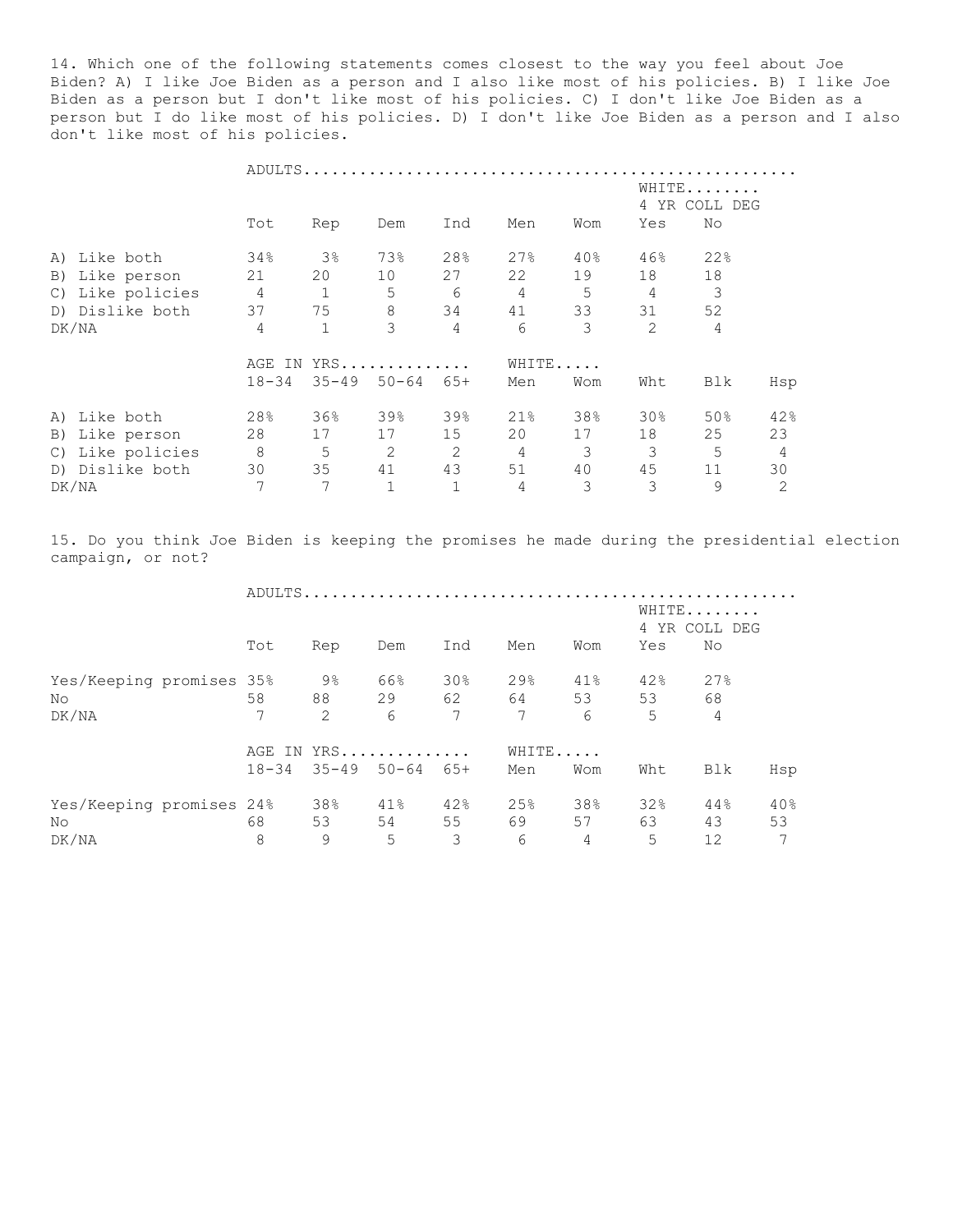18. Would you describe the state of the nation's economy these days as excellent, good, not so good, or poor?

| WHITE<br>4 YR COLL DEG        |              |              |              |                          |                          |              |             |  |  |  |
|-------------------------------|--------------|--------------|--------------|--------------------------|--------------------------|--------------|-------------|--|--|--|
| Yes<br>No                     | Wom          | Men          | Ind          | Dem                      | Rep                      | Tot          |             |  |  |  |
| 1%<br>$1\%$                   | $1\%$        | 2%           | $1\%$        | 4%                       |                          | 2%           | Excellent   |  |  |  |
| 35<br>14                      | 20           | 20           | 16           | 40                       | 6                        | 20           | Good        |  |  |  |
| 31<br>30                      | 37           | 33           | 42           | 36                       | 26                       | 35           | Not so good |  |  |  |
| 33<br>54                      | 41           | 44           | 40           | 18                       | 67                       | 42           | Poor        |  |  |  |
| $\mathbf 1$<br>2              | $\mathbf{1}$ | $\mathbf{1}$ | $\mathbf{1}$ | $\overline{2}$           | $\overline{\phantom{m}}$ | $\mathbf{1}$ | DK/NA       |  |  |  |
|                               |              | WHITE        |              |                          |                          |              |             |  |  |  |
| Wht<br>Blk<br>Hsp             | Wom          | Men          | $65+$        | $35 - 49$ $50 - 64$      |                          | $18 - 34$    |             |  |  |  |
| 2%<br>3%<br>$1\%$             |              | 2%           | $1\%$        | $1\%$                    | $4\%$                    | $1\%$        | Excellent   |  |  |  |
| 21<br>16<br>17                | 20           | 22           | 27           | 22                       | 19                       | 16           | Good        |  |  |  |
| 30<br>50<br>45                | 32           | 28           | 26           | 32                       | 32                       | 48           | Not so good |  |  |  |
| 46<br>30<br>35                | 45           | 48           | 45           | 45                       | 41                       | 35           | Poor        |  |  |  |
| $\overline{2}$<br>$\mathbf 1$ | 2            | $\mathbf 1$  | $\mathbf{1}$ | $\overline{\phantom{m}}$ | 3                        | $\mathbf 1$  | DK/NA       |  |  |  |
|                               |              |              |              | YRS                      |                          | AGE<br>IN    |             |  |  |  |

19. Do you think the nation's economy is getting better, getting worse, or staying about the same?

|          | ADULTS.      |                                 |                          |              |                          |                |                          |              |                        |  |
|----------|--------------|---------------------------------|--------------------------|--------------|--------------------------|----------------|--------------------------|--------------|------------------------|--|
|          |              |                                 |                          |              |                          |                |                          |              | WHITE<br>4 YR COLL DEG |  |
|          | Tot          | Rep                             | Dem                      | Ind          | Men                      | Wom            | Yes                      | No           |                        |  |
| Better   | 15%          | 5%                              | 31%                      | 12%          | 15%                      | 16%            | 23%                      | 9%           |                        |  |
| Worse    | 59           | 85                              | 31                       | 62           | 60                       | 58             | 51                       | 71           |                        |  |
| The same | 25           | 10                              | 38                       | 25           | 25                       | 25             | 26                       | 19           |                        |  |
| DK/NA    | $\mathbf{1}$ | $\!-$                           | $\overline{\phantom{m}}$ | $\mathbf{1}$ | $\overline{\phantom{a}}$ | $\mathbf{1}$   | $\overline{\phantom{m}}$ | $\mathbf{1}$ |                        |  |
|          |              | AGE IN YRS<br>WHITE.<br>$\cdot$ |                          |              |                          |                |                          |              |                        |  |
|          | $18 - 34$    |                                 | 35-49 50-64              | 65+          | Men                      | Wom            | Wht                      | Blk          | Hsp                    |  |
| Better   | 12%          | 17%                             | 16%                      | 17%          | 12%                      | 15%            | 14%                      | 19%          | 16%                    |  |
| Worse    | 58           | 56                              | 60                       | 58           | 68                       | 60             | 64                       | 44           | 49                     |  |
| The same | 29           | 25                              | 24                       | 24           | 20                       | 22             | 21                       | 37           | 35                     |  |
| DK/NA    |              | $\overline{2}$                  | $\overline{\phantom{m}}$ | $\mathbf{1}$ |                          | $\overline{2}$ |                          |              |                        |  |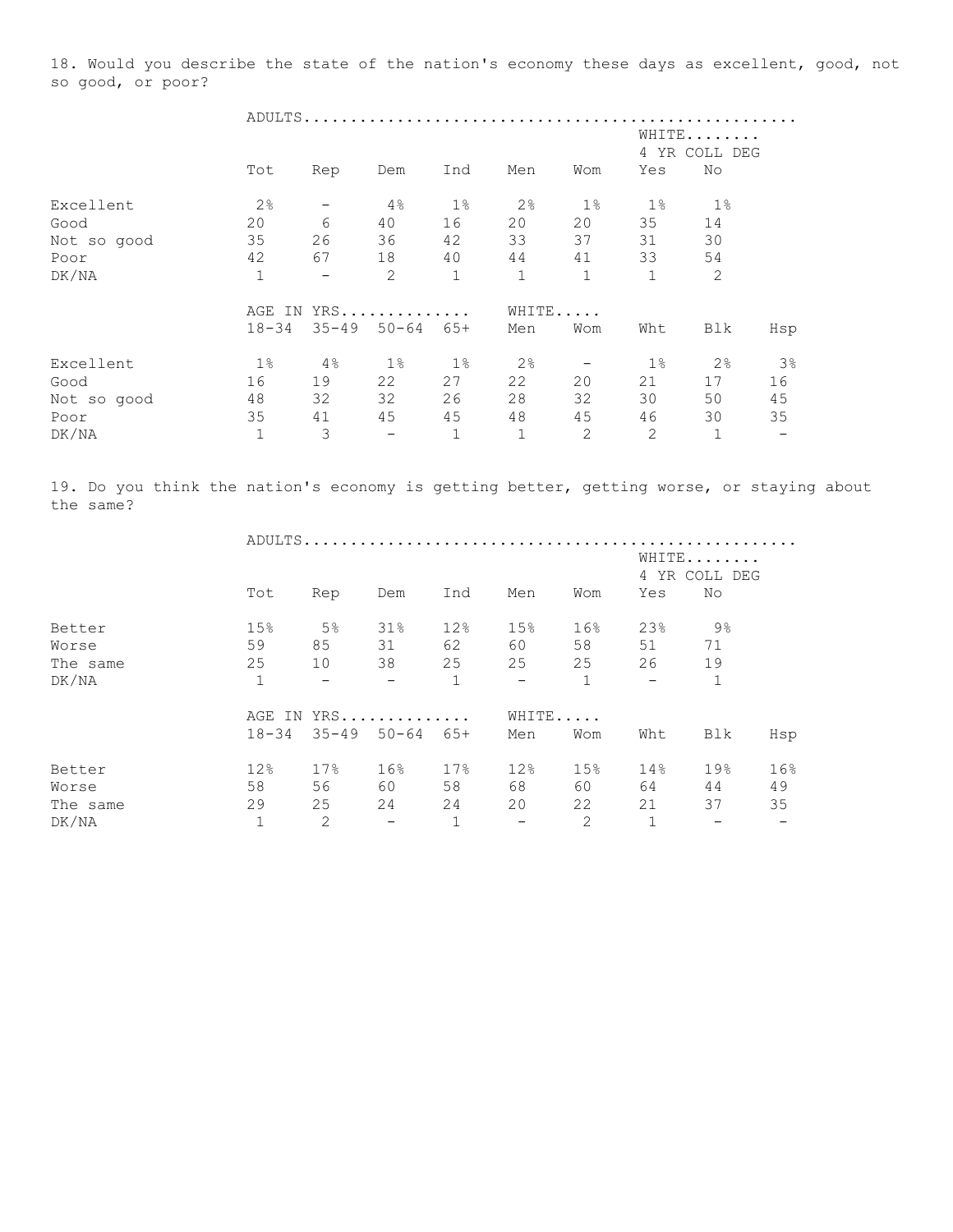20. Would you describe your financial situation these days as excellent, good, not so good, or poor?

ADULTS.....................................................

|             |                |                 |                          |             |     |     |                | WHITE<br>4 YR COLL DEG |                 |
|-------------|----------------|-----------------|--------------------------|-------------|-----|-----|----------------|------------------------|-----------------|
|             | Tot            | Rep             | Dem                      | Ind         | Men | Wom | Yes            | No                     |                 |
| Excellent   | 13%            | 11%             | 16%                      | 13%         | 14% | 12% | 20%            | 12%                    |                 |
| Good        | 55             | 57              | 61                       | 51          | 57  | 53  | 62             | 51                     |                 |
| Not so good | 22             | 21              | 18                       | 26          | 21  | 24  | 11             | 25                     |                 |
| Poor        | 8              | 9               | 4                        | 9           | 8   | 8   | 5              | 11                     |                 |
| DK/NA       | 2              | 2               | $\overline{\phantom{0}}$ | $\mathbf 1$ | 1   | 2   | $\overline{2}$ | 2                      |                 |
|             |                | $YRS$<br>AGE IN |                          |             |     |     | WHITE          |                        |                 |
|             | $18 - 34$      | $35 - 49$       | $50 - 64$                | $65+$       | Men | Wom | Wht            | Blk                    | Hsp             |
| Excellent   | $9\frac{6}{6}$ | 12%             | 17%                      | 17%         | 15% | 14% | 15%            | 13%                    | 10 <sup>°</sup> |
| Good        | 55             | 63              | 53                       | 51          | 58  | 52  | 55             | 50                     | 58              |
| Not so good | 29             | 17              | 20                       | 22          | 20  | 20  | 20             | 28                     | 26              |
| Poor        | 7              | 7               | 8                        | 9           | 6   | 11  | 9              | 7                      | 5               |
| DK/NA       |                | 2               | 2                        | 1           |     | 3   | 2              |                        |                 |

21. Would you say increased prices for things such as food and gasoline have caused you to change your spending habits, or not?

|       |                                   |                        |                                                                                                                   |                      |            |     |            | WHITE<br>4 YR COLL DEG |     |
|-------|-----------------------------------|------------------------|-------------------------------------------------------------------------------------------------------------------|----------------------|------------|-----|------------|------------------------|-----|
|       | Tot                               | Rep                    | Dem                                                                                                               | Ind                  | Men        | Wom | Yes        | No                     |     |
| Yes   | 72%                               | 83%                    | 57%                                                                                                               | 74%                  | 72%        | 72% | 57%        | 75%                    |     |
| No    | 28                                |                        | 16 43 26 28                                                                                                       |                      |            | 28  | 43 24      |                        |     |
| DK/NA | the company of the company of the |                        | 1                                                                                                                 |                      | $   1$     |     | $\sim$ $-$ | $\sim$ 1               |     |
|       |                                   |                        | AGE IN YRS                                                                                                        |                      | WHITE      |     |            |                        |     |
|       |                                   |                        | $18-34$ $35-49$ $50-64$ $65+$                                                                                     |                      | Men        | Wom | Wht        | Blk                    | Hsp |
| Yes   | 77%                               | 71%                    | 70%                                                                                                               | 62%                  | 65%        | 72% | 69%        | 66%                    | 84% |
| No.   | 22                                |                        | 29 30                                                                                                             | 38                   | 34         |     | 27 31      | 34                     | 16  |
| DK/NA | $\mathbf{1}$                      | $\sim$ 100 $-$ 100 $-$ | $\mathcal{L}^{\mathcal{L}}(\mathcal{L}^{\mathcal{L}})$ and $\mathcal{L}^{\mathcal{L}}(\mathcal{L}^{\mathcal{L}})$ | <b>Service</b> State | $\sim$ $-$ | 1   | 1          | $\sim$ $-$             |     |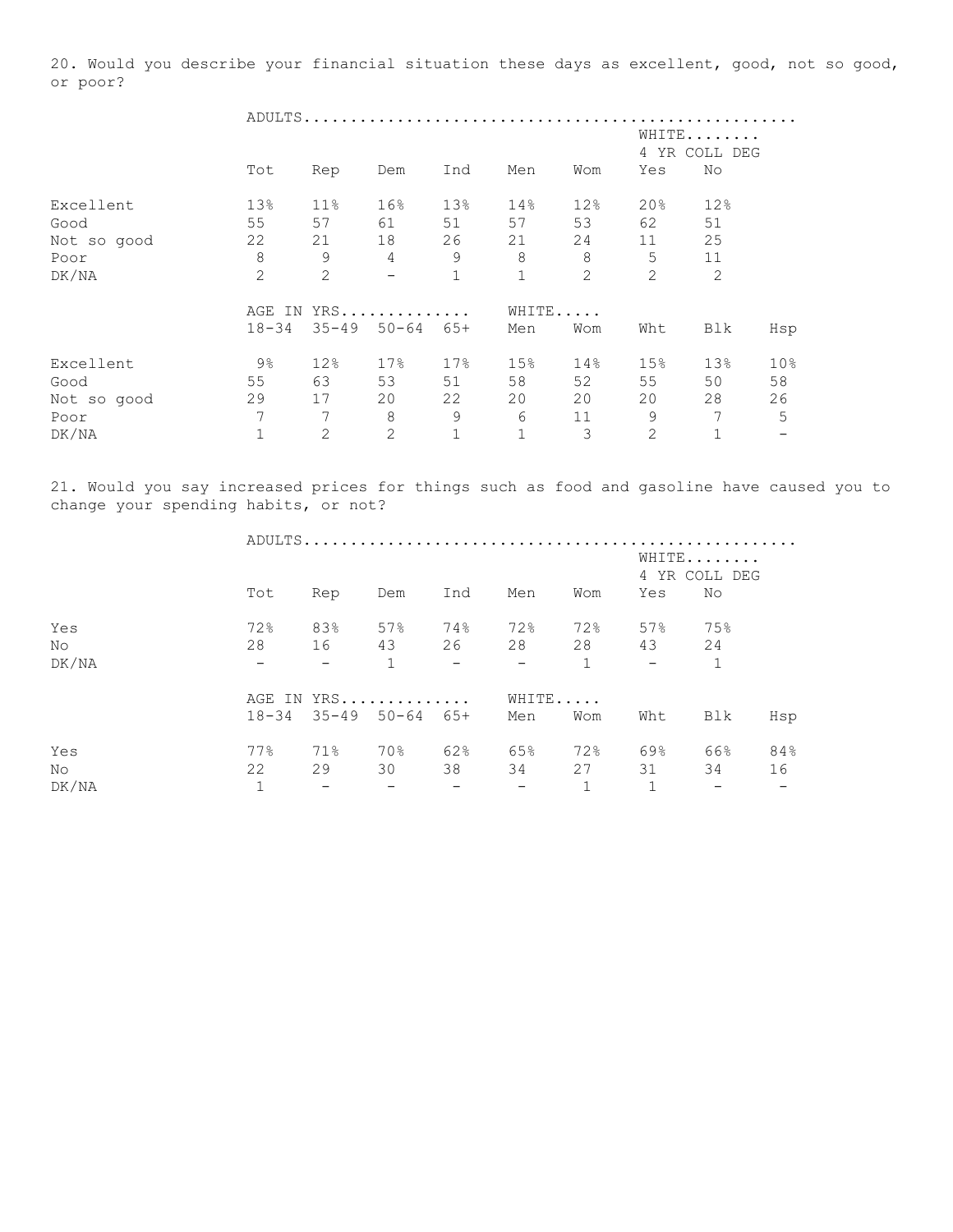22. Do you think that the tensions between Russia and Ukraine will lead to war, or don't you think so?

|                    | Tot             | Rep             | Dem                                      | Ind             | Men             | Wom             | Yes             | WHITE<br>4 YR COLL DEG<br>No |                              |
|--------------------|-----------------|-----------------|------------------------------------------|-----------------|-----------------|-----------------|-----------------|------------------------------|------------------------------|
| Yes<br>No<br>DK/NA | 55%<br>30<br>15 | 54%<br>33<br>13 | 56%<br>27<br>17                          | 55%<br>31<br>14 | 49%<br>38<br>13 | 61%<br>22<br>17 | 47%<br>38<br>15 | 55%<br>27<br>18              |                              |
|                    | $18 - 34$       |                 | AGE IN YRS<br>$35 - 49$ $50 - 64$ $65 +$ |                 | WHITE<br>Men    | Wom             | Wht             | Blk                          | Hsp                          |
| Yes<br>No<br>DK/NA | 60%<br>26<br>13 | 53%<br>30<br>17 | 56%<br>32<br>12                          | 51%<br>30<br>19 | 48%<br>38<br>14 | 56%<br>25<br>19 | 52%<br>31<br>17 | 57%<br>26<br>18              | 70%<br>22<br>$7\overline{ }$ |
|                    | Mltry<br>Hshld  |                 |                                          |                 |                 |                 |                 |                              |                              |
| Yes<br>No<br>DK/NA | 55%<br>27<br>18 |                 |                                          |                 |                 |                 |                 |                              |                              |

23. As you may know, President Biden approved the deployment of thousands of troops to Eastern Europe to support U.S. allies in NATO, such as Poland and Romania. Do you support or oppose that decision?

|                            |                          |                 | ADULTS             |                |                |                 |                 |                              |                 |
|----------------------------|--------------------------|-----------------|--------------------|----------------|----------------|-----------------|-----------------|------------------------------|-----------------|
|                            | Tot                      | Rep             | Dem                | Ind            | Men            | Wom             | Yes             | WHITE<br>4 YR COLL DEG<br>No |                 |
| Support<br>Oppose<br>DK/NA | 54%<br>36<br>10          | 43%<br>47<br>10 | 70%<br>22<br>8     | 56%<br>36<br>8 | 55%<br>38<br>6 | 53%<br>33<br>14 | 66%<br>27<br>7  | 50%<br>39<br>11              |                 |
|                            | AGE IN<br>$18 - 34$      | $35 - 49$       | $YRS$<br>$50 - 64$ | $65+$          | Men            | WHITE<br>Wom    | Wht             | Blk                          | Hsp             |
| Support<br>Oppose<br>DK/NA | 48%<br>37<br>15          | 52%<br>38<br>10 | 61%<br>33<br>6     | 62%<br>32<br>6 | 55%<br>39<br>6 | 56%<br>31<br>13 | 56%<br>35<br>10 | 50%<br>42<br>$\,8\,$         | 55%<br>32<br>13 |
|                            | Mltry<br>Hshld           |                 |                    |                |                |                 |                 |                              |                 |
| Support<br>Oppose<br>DK/NA | 55%<br>36<br>$\mathsf 9$ |                 |                    |                |                |                 |                 |                              |                 |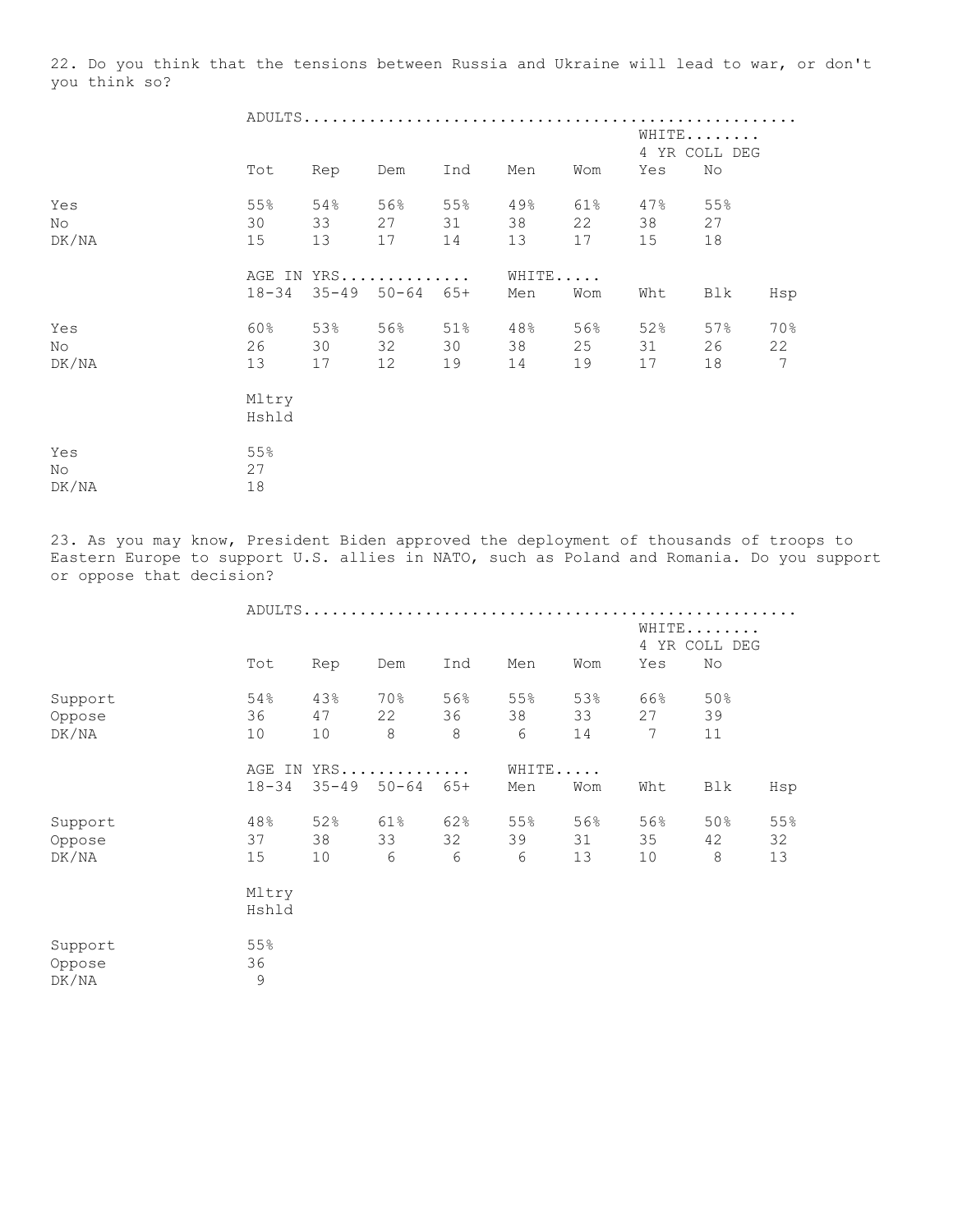24. If Russia invades Ukraine, do you think the United States should send troops into Ukraine, or not?

|                                                                               |            |            | WHITE                      |             |                 |     |     |                     |     |  |
|-------------------------------------------------------------------------------|------------|------------|----------------------------|-------------|-----------------|-----|-----|---------------------|-----|--|
|                                                                               | Tot        | Rep        | Dem                        | Ind         | Men             | Wom | Yes | 4 YR COLL DEG<br>No |     |  |
|                                                                               |            |            |                            |             |                 |     |     |                     |     |  |
| Yes                                                                           | 32%        | 25%        | 42%                        | $30\%$      | 31%             | 32% | 31% | 31%                 |     |  |
| No                                                                            | 57         | 64         | 47                         | 60          | 60              | 55  | 60  | 57                  |     |  |
| DK/NA                                                                         | 11         | 11         | 10                         | $\mathsf 9$ | $\mathcal{G}$   | 13  | 9   | 11                  |     |  |
|                                                                               |            | AGE IN YRS |                            |             |                 |     |     |                     |     |  |
|                                                                               | $18 - 34$  | $35 - 49$  | $50 - 64$ $65 +$           |             | Men             | Wom | Wht | Blk                 | Hsp |  |
| Yes                                                                           | 32%        | 33%        | 35%                        | 24%         | 28%             | 34% | 31% | 36%                 | 27% |  |
| No                                                                            | 55         | 53         | 59                         | 66          | 66 10           | 52  | 59  | 54                  | 58  |  |
| DK/NA                                                                         | 13         | 14 6       |                            | 10          | $6\overline{6}$ | 14  | 10  | 10                  | 15  |  |
|                                                                               | Mltry      |            |                            |             |                 |     |     |                     |     |  |
|                                                                               | Hshld      |            |                            |             |                 |     |     |                     |     |  |
| Yes                                                                           | 31%        |            |                            |             |                 |     |     |                     |     |  |
| No                                                                            | 60         |            |                            |             |                 |     |     |                     |     |  |
| DK/NA                                                                         | 10         |            |                            |             |                 |     |     |                     |     |  |
|                                                                               |            |            |                            |             |                 |     |     |                     |     |  |
| 25. Do you think Russia poses a military threat to the United States, or not? |            |            |                            |             |                 |     |     |                     |     |  |
|                                                                               |            |            |                            |             |                 |     |     |                     |     |  |
|                                                                               |            |            |                            |             |                 |     |     | WHITE               |     |  |
|                                                                               |            |            |                            |             |                 |     |     | 4 YR COLL DEG       |     |  |
|                                                                               | Tot        | Rep        | Dem                        | Ind         | Men             | Wom | Yes | No                  |     |  |
| Yes                                                                           | 62%        | 63%        | $60\%$ $64\%$              |             | 59%             | 64% | 58% | 63%                 |     |  |
| No                                                                            | 34         | 34         | 35                         | 34          | 38              | 30  | 40  | 32                  |     |  |
| DK/NA                                                                         | 5          | 3          | 5                          | 2           | 4               | 5   | 2   | 5                   |     |  |
|                                                                               |            |            | AGE IN YRS                 |             | WHITE           |     |     |                     |     |  |
|                                                                               | $18 - 34$  |            | $35 - 49$ $50 - 64$ $65 +$ |             | Men             | Wom | Wht | Blk                 | Hsp |  |
| Yes                                                                           | 67%        | 56%        | 59%                        | 62%         | 58%             | 64% | 61% | 66%                 | 61% |  |
| No                                                                            |            | 40         | 38 — 1                     | 34          | 40              | 30  | 35  | 27                  | 35  |  |
| DK/NA                                                                         | $\sqrt{6}$ | 4          | 4                          | 4           | $\sqrt{2}$      | 6   | 4   | 7                   | 5   |  |
|                                                                               | Mltry      |            |                            |             |                 |     |     |                     |     |  |
|                                                                               | Hshld      |            |                            |             |                 |     |     |                     |     |  |
| Yes                                                                           | 62%        |            |                            |             |                 |     |     |                     |     |  |
| No                                                                            | 33         |            |                            |             |                 |     |     |                     |     |  |
| ${\rm DK/NA}$                                                                 | 5          |            |                            |             |                 |     |     |                     |     |  |